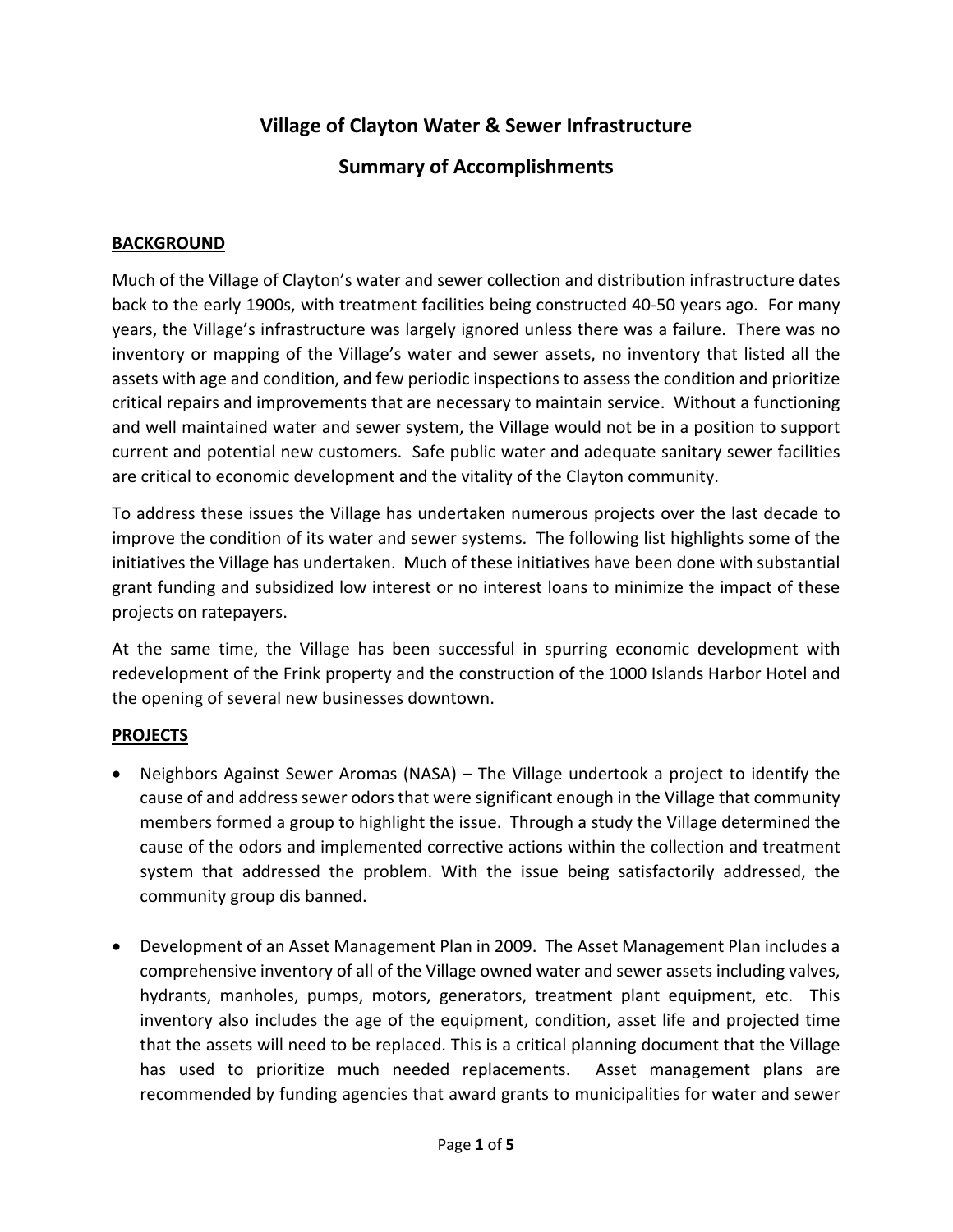projects. Funding agencies like to see AMPs because that helps ensure that the municipality is planning for eventual replacement of critical assets that they are helping to fund. Asset management planning is about responsible management of critical assets. The Village has a significant amount of infrastructure it is responsible for managing including 25 miles of sewer main, 17 miles of water main, 316 water mainline valves, 301 manholes, 14 sewer lift stations, three water storage tanks, a low lift water pump station, water treatment plant, and a wastewater treatment plant.

- Completed Geographic Information System (GIS) Mapping of the Village's water and sewer water and sewer system in 2011. Prior to the completion of the GIS mapping, the Village did not have mapping for much of its infrastructure. The Village had to rely on operator knowledge and notes to locate valves prior to completion of the GIS because centralized records didn't exist. Today, the Village's GIS mapping is publically available on the Internet for Village employees and the public to access. Without mapping of a community's assets, it' difficult for decision makers to understand what they have and how to properly maintain it.
- The Village worked with the Clayton Harbor Hotel developer to construct a sewer forcemain and sewer pump station in 2014 to receive wastewater from the new hotel. This was critically important to the developer as the Village's existing sewer collection system was inadequate to be able to accept any new wastewater from the hotel. This project also redirected some of the existing residential sewer from Riverside Drive into the new system, thereby minimizing the amount of untreated wastewater that could potentially overflow from Riverside Drive.
- The Village completed a roof replacement project in 2015 to replace the roofs at the Water Treatment and Wastewater Treatment Plant. The Wastewater Treatment Plant Roof had experienced several leaks previously that caused damaged to the interior of the facility. New roofs were provided with a 20‐year warranty.
- The Village replaced the Blowers at the Wastewater Treatment Plant in 2016 which are needed to provide air to the Sequencing Batch Reactors (SBRs). The blowers had reached the end of their useful life. Replacing the blowers with new more efficient equipment not only improved the reliability of the treatment plant, but also significantly reduced electricity costs.
- The Village installed a new HDPE chlorine feed line in 2016, which is needed to provide disinfection of WWTP effluent in accordance with the Village's discharge permit. Due to the corrosive nature of chlorine the original fed line was in poor condition and in need of replacement before failure. The new HDPE line does not deteriorate when subjected to chlorine and will provide a useful life of over 30 years.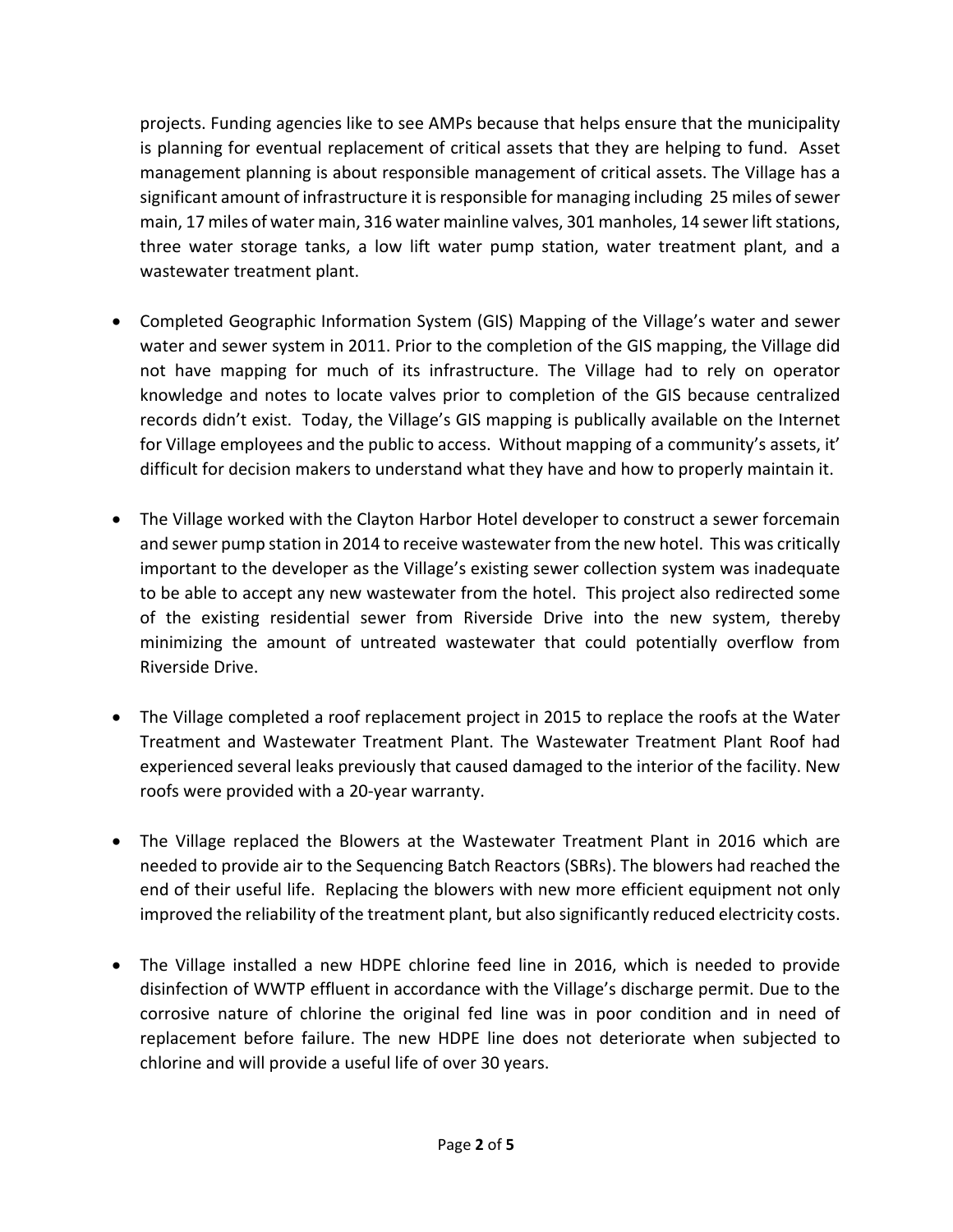- Negotiated Intermunicipal Municipal Agreement with the Town to form Bartlett Point Water District in 2016. This agreement and planned capital project addressed multiple historical water customers that built their own water distribution lines that did not conform to New York State Department of Health requirements.
- The Village replaced the diffusers and cleaned any debris or sludge on the bottom of all three SBR's in 2018. This cleaning should take place at least every 10 years. While the SBRs are out ofservice for cleaning, it allows operatorsto identify equipment that may need to be repaired and inspect the tank for damage.
- Undertook a multi‐year water meter replacement project that was finished in 2017 and included upgrading over 1000 residential and commercial water meters to provide more accurate water consumption data and to improve labor efficiencies through automatic water meter reading.
- In 2017, the Village began a major \$7.4 million water treatment plant and distribution upgrade that was completed in November 2020. These upgrades replaced most of the original equipment that wasinstalled at the water treatment plant and low lift pumping station in the 1980s or earlier. Water main replacement and standpipe painting was also included in this project. The Department of Health required that the Bartlett Point Pump Station that was directly adjacent to the low lift pump station be relocated as part of the project. This new equipment has been assigned preventative maintenance tasks and inspections as needed to ensure that it stays in good operating condition for the full life of each asset.
- In 2021, the Village purchased cellular read water meter technology that will allow Village Staff and residents to monitor water consumption in real time. This technology will allow for earlier leak detection and reduce the number of man hours required to complete a billing cycle.
- The Village of Clayton has had three Combined Sewer Overflows (CSOs) which allow untreated wastewater to be discharged into the St. Lawrence River when the collection system reaches capacity. Federal and State legislation required municipalities to take actions to assess the impacts of theses CSOs on water quality and to take actions to improve water quality by reducing or eliminating CSO events. The Village was required to take several actions to comply with this legislation including:
	- o Developing and maintaining a Long Term Control Plan to address CSOs. This document was approved by the NYSDEC in 2013 and an update of the plan has recently been submitted for regulatory approval.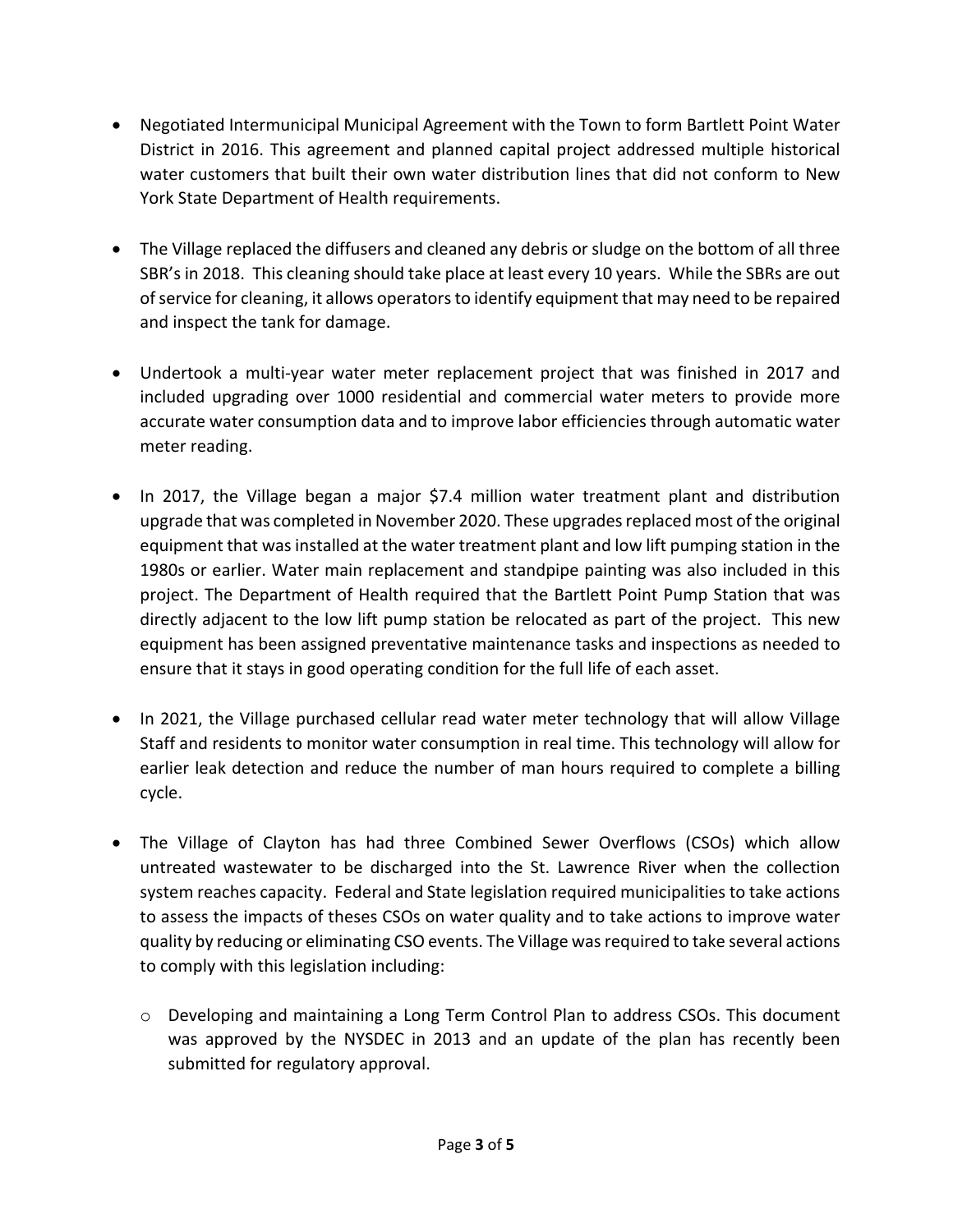- o Developing and maintaining an Offset Control Plan, which required that for every new connection to the Village's system 2 gallons of stormwater are removed for every 1 gallon of sanitary sewer added. This document was approved in 2013.
- o The Village completed a \$4.1M Sewer and Pump Station Rehabilitation Project in 2014. This project completed point repairs in broken old clay tile sewer mains and lined approximately 19,000 lineal feet of sewers; thereby extending the life of these sewer mains another 50+ years. This project also resulted in improvements to three of the Village's pump stations. The Village has a total of 14 pump stations, significantly more than other communities of similar size due to the topography of the Village and extensive amount of rock, which makes sewer line installation shallow in many areas.
- o The Village closed the three CSOs and implemented a Wet Weather Operating Plan in 2015 to minimize the frequency and duration of overflow events in the Village.
- $\circ$  The Village completed smoke testing of its collection system in 2016 to identify the source of infiltration and inflow to the Riverside Drive pump station. This pump station has experienced the most significant number of overflow events. By minimizing groundwater and rainwater from entering the sanitary system, the number and magnitude of untreated sewer overflow events can be reduced. The smoke testing was successful in identify 79 issues that are contributing to overflows. To date, 42 of these issues have been corrected.
- $\circ$  The Village applied for and received a \$100,000 grant in 2018 to complete a \$120,000 infiltration and inflow study that will expand upon the results of the smoke testing and go further to identifying additional work needed in the collection system that will minimize groundwater and stormwater from entering the sewer system; thereby reducing unnecessary costs for the Village to pump and treat clean groundwater and rainwater. This preliminary engineering report identifying necessary improvements was completed and approved the NYSDEC in April of 2021.
- o The Village applied for and received grants totaling \$500,000 to replace old clay tile sanitary sewer laterals in the Historic District area of the Village as part of a betterment that were be completed by the NYS Department of Transportation in 2020.
- o In 2021, the Village began construction on the \$11.3M Wastewater Collection & Treatment Improvements Project that has been underdevelopment since 2018. These upgrades will increase flow and treatment capacities of the collection and treatment system, eliminate the discharge of untreated wastewater to the River, and allow the treatment plant to comply with modified permit limits imposed by the NYS DEC.